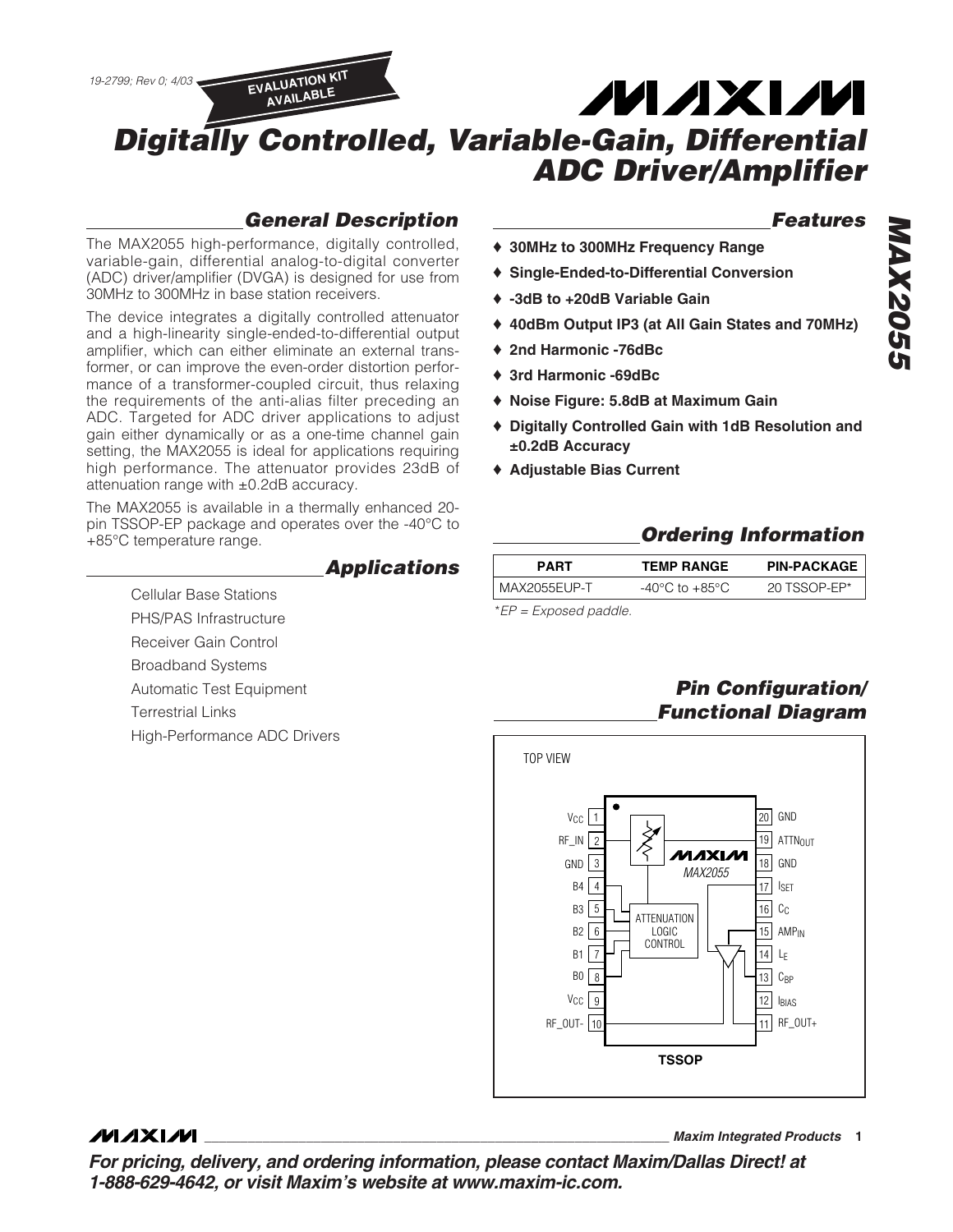### **ABSOLUTE MAXIMUM RATINGS**

| Continuous Power Dissipation $(T_A = +70^{\circ}C)$ |  |
|-----------------------------------------------------|--|
| 20-Pin TSSOP (derate 21.7mW/°C above +70°C) 2.1W    |  |

| Operating Temperature Range 40°C to +85°C |  |
|-------------------------------------------|--|
|                                           |  |
| Storage Temperature Range 65°C to +165°C  |  |
| Lead Temperature (soldering, 10s)+300°C   |  |

Stresses beyond those listed under "Absolute Maximum Ratings" may cause permanent damage to the device. These are stress ratings only, and functional operation of the device at these or any other conditions beyond those indicated in the operational sections of the specifications is not implied. Exposure to absolute maximum rating conditions for extended periods may affect device reliability.

#### **DC ELECTRICAL CHARACTERISTICS**

(Circuit of Figure 1;  $V_{CC} = +4.75V$  to  $+5.25V$ , GND = 0V. No input signals applied, and input and output ports are terminated with 50Ω. R1 = 1.13kΩ, T<sub>A</sub> = -40°C to +85°C. Typical values are at V<sub>CC</sub> = +5V and T<sub>A</sub> = +25°C, unless otherwise noted.) (Notes 1, 2)

| <b>PARAMETER</b>      | <b>SYMBOL</b>         | <b>CONDITIONS</b> | <b>MIN</b> | <b>TYP</b> | <b>MAX</b> | <b>UNITS</b> |
|-----------------------|-----------------------|-------------------|------------|------------|------------|--------------|
| <b>SUPPLY</b>         |                       |                   |            |            |            |              |
| Supply Voltage        | <b>V<sub>CC</sub></b> |                   | 4.75       | 5.0        | 5.25       | V            |
| Supply Current        | $_{\rm{ICC}}$         |                   |            | 240        | 290        | mA           |
| <b>ISET Current</b>   | <b>I</b> SET          |                   |            | 1.1        |            | mA           |
| <b>CONTROL INPUTS</b> |                       |                   |            |            |            |              |
| <b>Control Bits</b>   |                       | Parallel          |            | 5          |            | <b>Bits</b>  |
| Input Logic High      |                       |                   | 2          |            |            | V            |
| Input Logic Low       |                       |                   |            |            | 0.6        | V            |
| Input Leakage Current |                       |                   | $-1.2$     |            | $+1.2$     | μA           |

#### **AC ELECTRICAL CHARACTERISTICS**

(Circuit of Figure 1; V<sub>CC</sub> = +4.75V to +5.25V, GND = 0V, max gain (B0 = B1 = B2 = B3 = B4 = 0), R<sub>1</sub> = 1.13k $\Omega$ , P<sub>OUT</sub> = 5dBm,  $f_{\text{IN}}$  = 70MHz, 50 $\Omega$  system impedance. Typical values are at V<sub>CC</sub> = +5V and T<sub>A</sub> = +25°C, unless otherwise noted.) (Notes 1, 2)

| <b>PARAMETER</b>                     | <b>SYMBOL</b>    | <b>CONDITIONS</b>                                                    | <b>MIN</b> | <b>TYP</b>         | <b>MAX</b> | <b>UNITS</b> |
|--------------------------------------|------------------|----------------------------------------------------------------------|------------|--------------------|------------|--------------|
| Frequency Range                      | fŖ               |                                                                      | 30         |                    | 300        | <b>MHz</b>   |
| Gain                                 | G                |                                                                      |            | 19.9               |            | dB           |
| Amplitude Unbalance                  |                  | (Note 3)                                                             |            | 0.06               |            | dB           |
| Phase Unbalance                      |                  | (Note 3)                                                             |            | 0.7                |            | Degrees      |
| Minimum Reverse Isolation            |                  |                                                                      |            | 29                 |            | dB           |
| Noise Figure                         | <b>NF</b>        |                                                                      |            | 5.8                |            | dB           |
| Output 1dB Compression Point         | $P_{1dB}$        |                                                                      |            | 25.7               |            | dBm          |
| 2nd-Order Output Intercept Point     | OIP <sub>2</sub> | $f_1 + f_2$ , $f_1 = 70$ MHz, $f_2 = 71$ MHz, 5dBm/tone<br>at RF OUT |            | 75                 |            | dBm          |
| 3rd-Order Output Intercept Point     | OIP <sub>3</sub> | All gain conditions, 5dBm/tone at RF_OUT                             |            | 40                 |            | dBm          |
| 2nd Harmonic                         | $2f_{IN}$        |                                                                      |            | $-76$              |            | dBc          |
| 3rd Harmonic                         | $3f_{IN}$        |                                                                      |            | $-69$              |            | dBc          |
| RF Gain-Control Range                |                  |                                                                      |            | 23                 |            | dB           |
| Gain-Control Resolution              |                  |                                                                      |            |                    |            | dB           |
| <b>Attenuation Absolute Accuracy</b> |                  | Compared to the ideal expected attenuation                           |            | ±0.2               |            | dB           |
| <b>Attenuation Relative Accuracy</b> |                  | Between adjacent states                                              |            | $+0.05/$<br>$-0.2$ |            | dB           |
| Gain Drift Over Temperature          |                  | $T_A = -40^{\circ}C$ to $+85^{\circ}C$                               |            | ±0.3               |            | dB           |

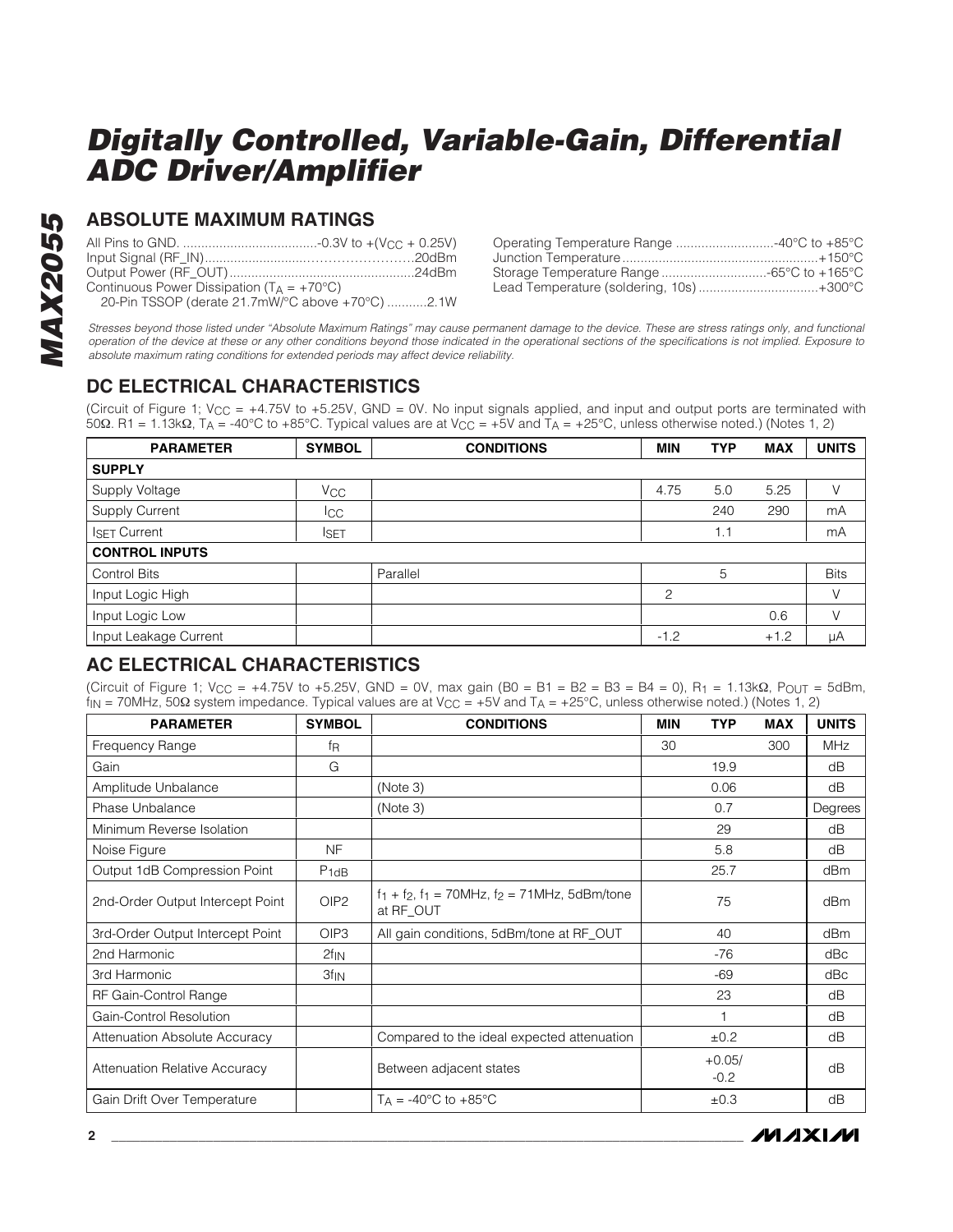### **AC ELECTRICAL CHARACTERISTICS (continued)**

(Circuit of Figure 1; V<sub>CC</sub> = +4.75V to +5.25V, GND = 0V, max gain (B0 = B1 = B2 = B3 = B4 = 0), R<sub>1</sub> = 1.13k $\Omega$ , P<sub>OUT</sub> = 5dBm,  $f_{\text{IN}}$  = 70MHz, 50Ω system impedance. Typical values are at V<sub>CC</sub> = +5V and T<sub>A</sub> = +25°C, unless otherwise noted.) (Notes 1, 2)

| <b>PARAMETER</b>                             | <b>SYMBOL</b> | <b>CONDITIONS</b>                             |  | TYP | <b>MAX</b> | <b>UNITS</b> |
|----------------------------------------------|---------------|-----------------------------------------------|--|-----|------------|--------------|
| Gain Flatness Over 50MHz<br><b>Bandwidth</b> |               | Peak-to-peak for all settings                 |  | 0.5 |            | dB           |
| <b>Attenuator Switching Time</b>             |               | 50% control to 90% RF                         |  | 40  |            | ns           |
| Input Return Loss                            |               | $f_R = 30$ MHz to 300MHz, all gain conditions |  | 15  |            | dB           |
|                                              |               | $f_R$ = 30MHz to 250MHz, all gain conditions  |  | IЬ  |            | dB           |
| Output Return Loss                           |               | $fR$ = 250MHz to 300MHz, all gain conditions  |  |     |            |              |

**MAX2055 MAX205.** 

**Note 1:** Guaranteed by design and characterization.

**Note 2:** All limits reflect losses of external components. Output measurements are taken at RF\_OUT using the application circuit shown in Figure 1.

**Note 3:** The amplitude and phase unbalance are tested with 50Ω resistors connected from OUT+/OUT- to GND.

#### **Typical Operating Characteristics**

**(Circuit of Figure 1**, V<sub>CC</sub> = 5.0V, **R<sub>1</sub>** = **1.13k**Ω, max gain (B0 = B1 = B2 = B3 = B4 = 0), P<sub>OUT</sub> = 5dBm, T<sub>A</sub> = +25°C, unless otherwise noted.)



**MAXIM**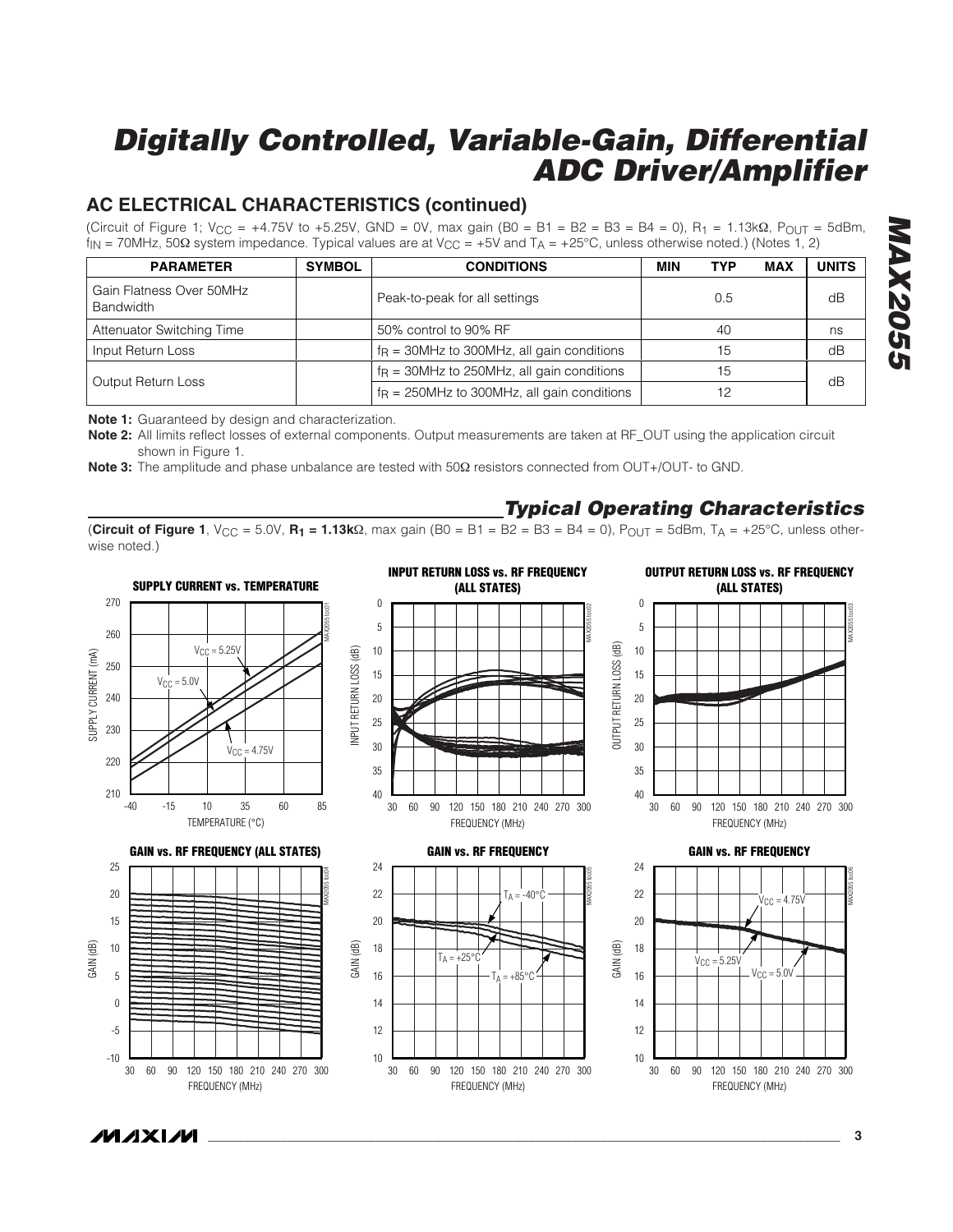



*/VI/IXI/VI*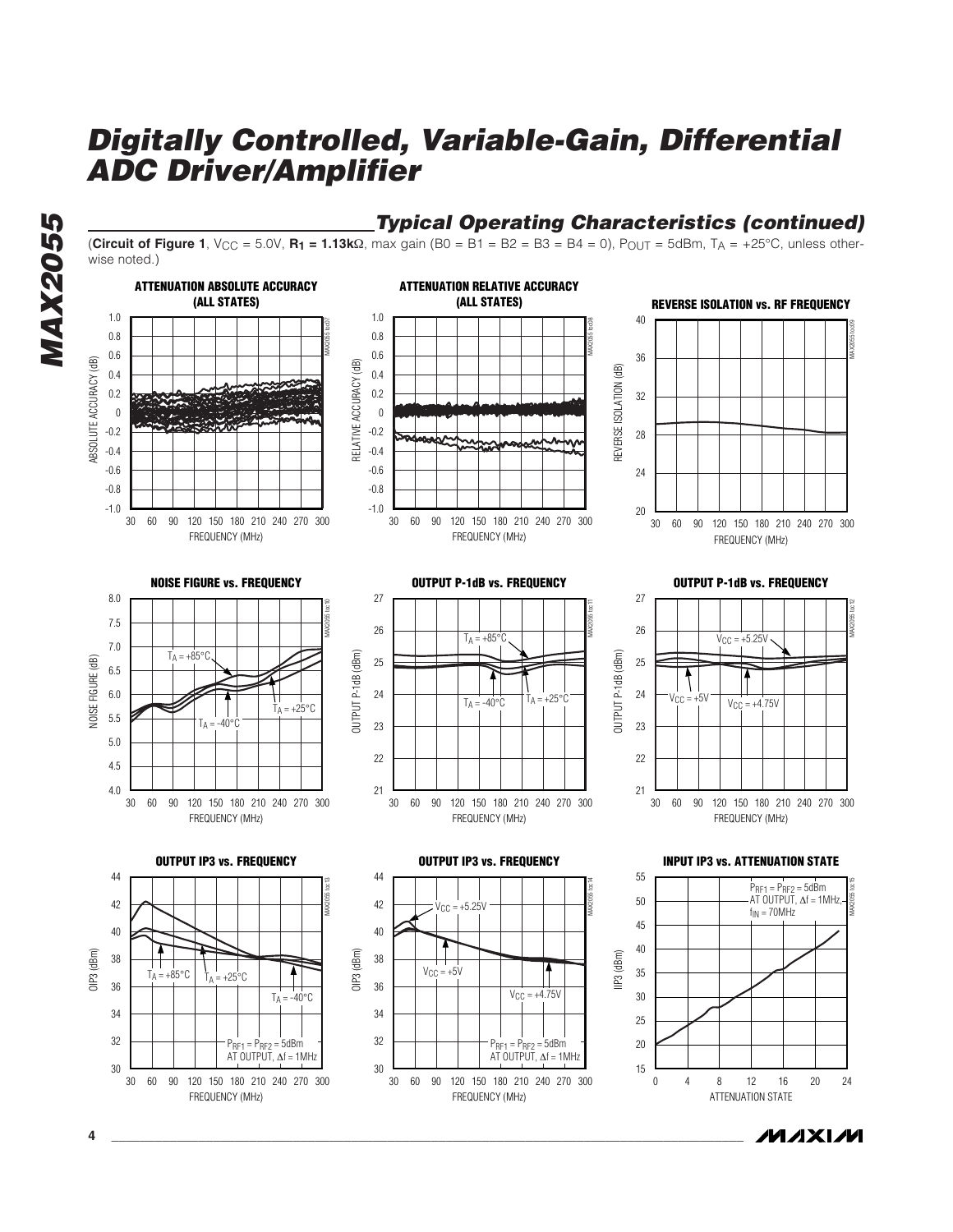

0.05

 $\boldsymbol{0}$ 

FREQUENCY (MHz)

60 90 120 180 150 210 240 270 30 300



FREQUENCY (MHz)

60 90 120 180 150 210 240 270 30 300

0.5 1.0

 $\boldsymbol{0}$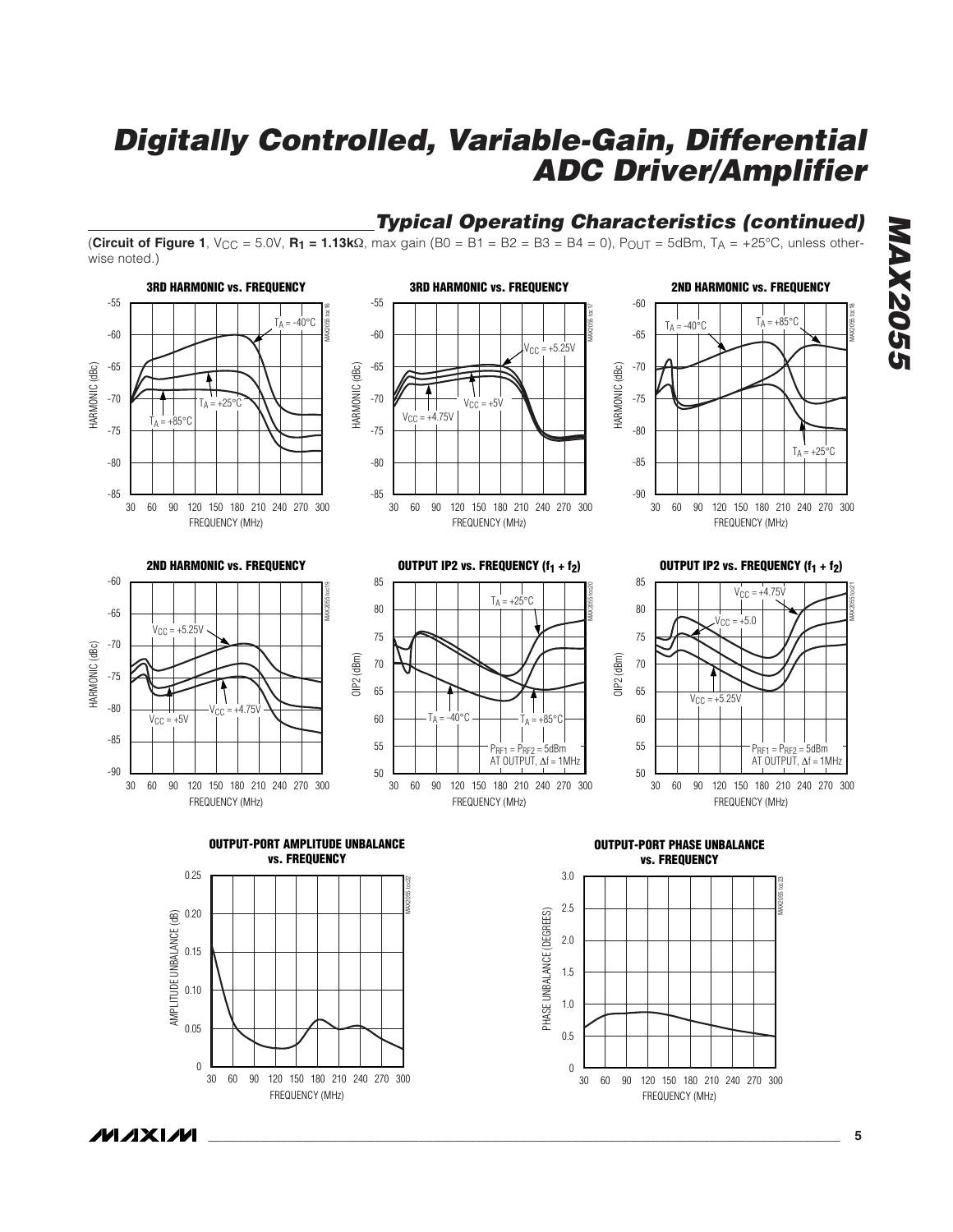**Typical Operating Characteristics (continued)**



**6 \_\_\_\_\_\_\_\_\_\_\_\_\_\_\_\_\_\_\_\_\_\_\_\_\_\_\_\_\_\_\_\_\_\_\_\_\_\_\_\_\_\_\_\_\_\_\_\_\_\_\_\_\_\_\_\_\_\_\_\_\_\_\_\_\_\_\_\_\_\_\_\_\_\_\_\_\_\_\_\_\_\_\_\_\_\_\_**

*/VI/IXI/VI* 

**MAX2055**

**MAX2055**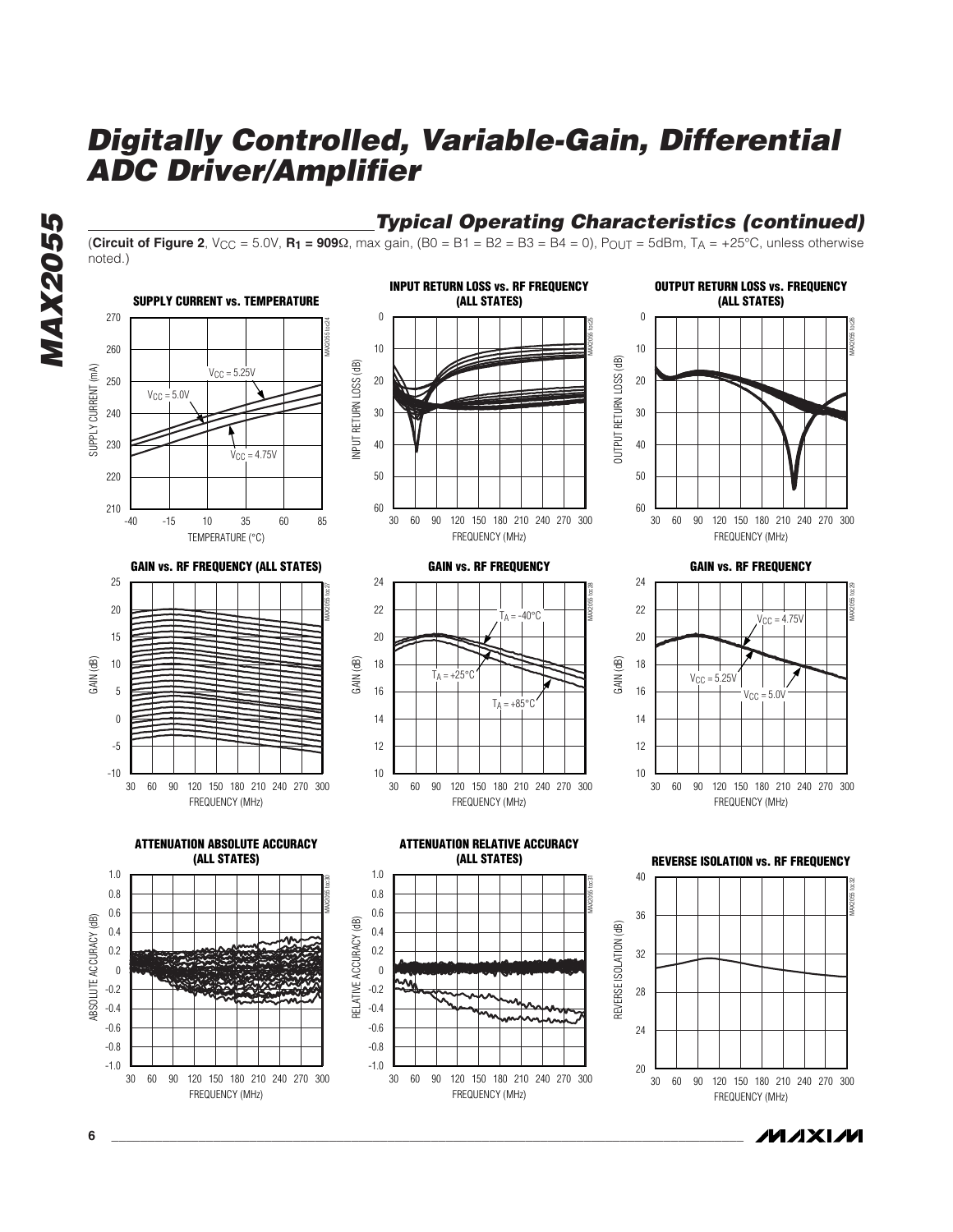

*IVI A* XI*IV*I

**MAX2055 MAX2055** 

**\_\_\_\_\_\_\_\_\_\_\_\_\_\_\_\_\_\_\_\_\_\_\_\_\_\_\_\_\_\_\_\_\_\_\_\_\_\_\_\_\_\_\_\_\_\_\_\_\_\_\_\_\_\_\_\_\_\_\_\_\_\_\_\_\_\_\_\_\_\_\_\_\_\_\_\_\_\_\_\_\_\_\_\_\_\_\_ 7**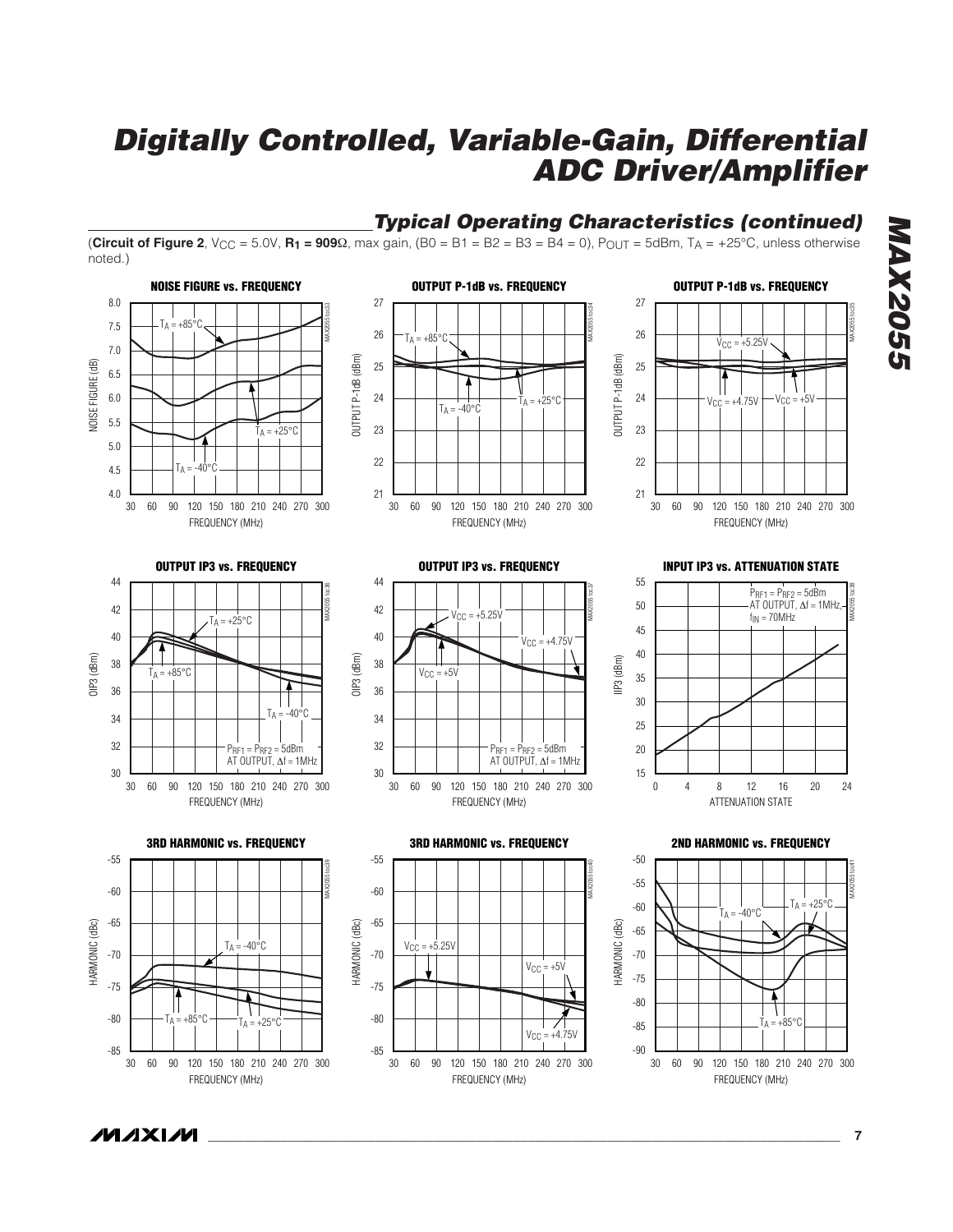**MAX2055 MAX2055**

#### **Typical Operating Characteristics (continued)**

**(Circuit of Figure 2**, V<sub>CC</sub> = 5.0V, **R<sub>1</sub> = 909** $\Omega$ , max gain, (B0 = B1 = B2 = B3 = B4 = 0), P<sub>OUT</sub> = 5dBm, T<sub>A</sub> = +25°C, unless otherwise noted.)













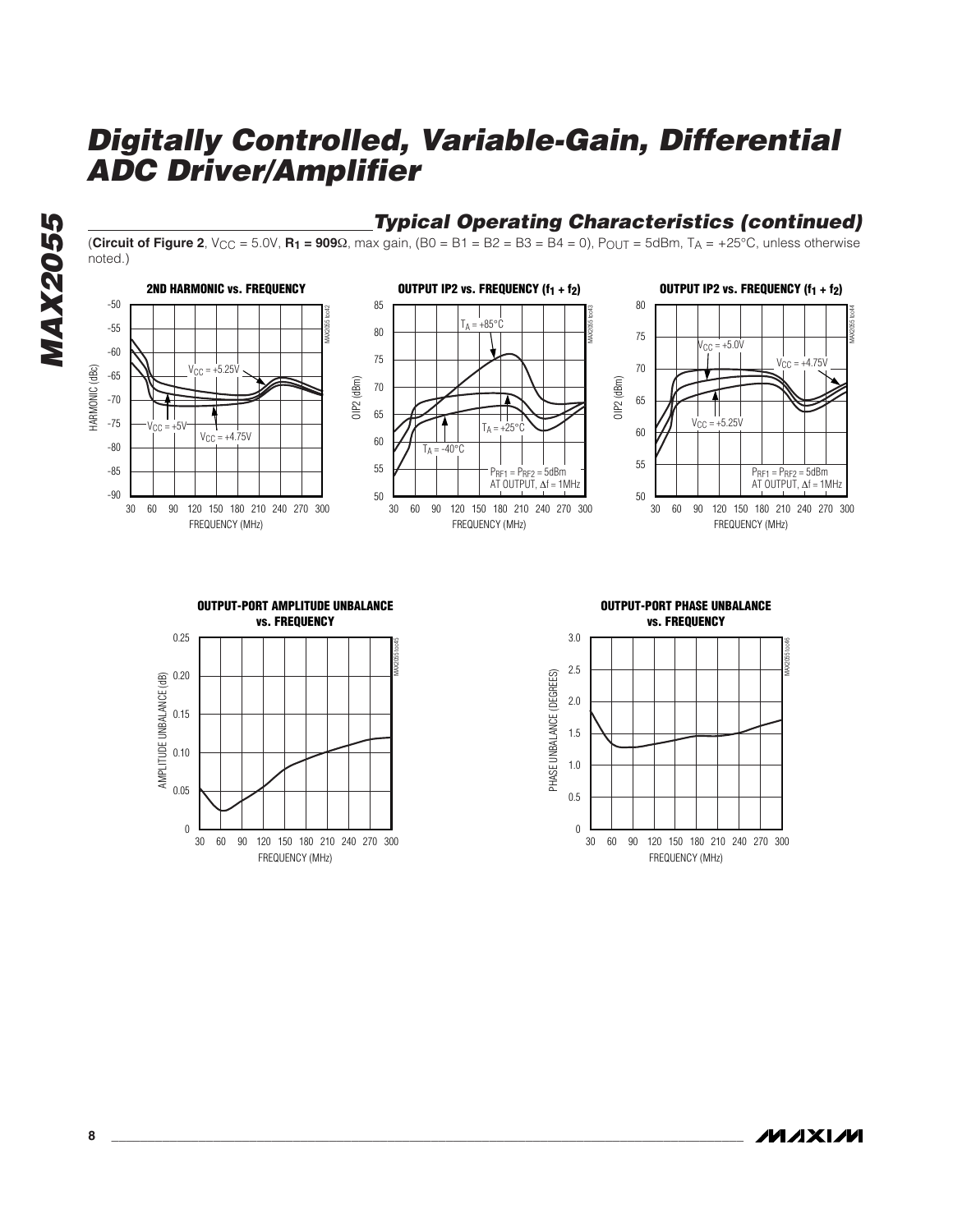**Pin Description**

| <b>PIN</b>      | <b>NAME</b>           | <b>FUNCTION</b>                                                                                                                                                                        |
|-----------------|-----------------------|----------------------------------------------------------------------------------------------------------------------------------------------------------------------------------------|
| 1, 9            | <b>V<sub>CC</sub></b> | Power Supply. Bypass to GND with capacitors as close to the pin as possible as shown in the typical<br>application circuits (Figures 1 and 2).                                         |
| 2               | RF_IN                 | Signal Input. Internally matched to 50 $\Omega$ over the operating frequency. See the typical application<br>circuit for recommended component values.                                 |
| 3, 18, 20, EP   | <b>GND</b>            | Ground. Use low-inductance layout techniques on the PC board. Solder the exposed paddle to the<br>board ground plane.                                                                  |
| $4 - 8$         | $B4 - B0$             | Attenuation Control Bits. Digital input for attenuation control. See Table 3 for attenuation setting.                                                                                  |
| 10 <sup>1</sup> | RF_OUT-               | Inverted Differential Signal Output. Requires an external pullup choke inductor (120mA typical<br>current) to $V_{\rm CC}$ along with a DC-blocking capacitor; see Figures 1 and 2.    |
| 11              | RF OUT+               | Noninverted Differential Signal Output. Requires an external pullup choke inductor (120mA typical<br>current) to $V_{\rm CC}$ along with a DC-blocking capacitor; see Figures 1 and 2. |
| 12              | <b>BIAS</b>           | Amplifier Bias Input. See Figures 1 and 2 for detailed connection.                                                                                                                     |
| 13              | $C_{\text{BP}}$       | Bypass Capacitor. See Figures 1 and 2 for detailed connection.                                                                                                                         |
| 14              | L <sub>E</sub>        | Amplifier DC Ground. Requires choke inductor that can handle supply current. DC resistance of<br>inductor should be less than $0.2\Omega$ .                                            |
| 15              | AMP <sub>IN</sub>     | Amplifier Input. Requires DC-coupling to allow biasing.                                                                                                                                |
| 16              | $C_{C}$               | Compensation Capacitor. Requires connection to AMP <sub>IN</sub> (pin 15) for stability.                                                                                               |
| 17              | <b>ISET</b>           | Connect R1 from $ISET$ to GND (see Table 1 or Table 2 for values).                                                                                                                     |
| 19              | <b>ATTNOUT</b>        | Attenuator Output. Requires external DC-blocking capacitor.                                                                                                                            |

### **Table 1. Suggested Components of Circuit of Figure 1**

| <b>COMPONENT</b>                 | <b>VALUE</b>       | <b>SIZE</b> |
|----------------------------------|--------------------|-------------|
| C1, C3-C6, C8, C9, C10, C12      | 1nF                | 0603        |
| C <sub>2</sub> , C <sub>11</sub> | 100pF              | 0603        |
| L1, L3                           | 330nH              | 0603        |
| L2                               | 100 <sub>n</sub> H | 0603        |
| L4, L5                           | 680nH              | 1008        |
| R <sub>1</sub>                   | 1.13 $k\Omega$     | 0603        |
| R7                               | 10 $\Omega$        | 0603        |
| T1. T2                           | 1:1                |             |

### **Table 2. Suggested Components of Circuit of Figure 2**

| <b>COMPONENT</b>                                                                                                      | <b>VALUE</b> | <b>SIZE</b> |
|-----------------------------------------------------------------------------------------------------------------------|--------------|-------------|
| C <sub>1</sub> , C <sub>3</sub> , C <sub>4</sub> , C <sub>5</sub> , C <sub>7</sub> –C <sub>10</sub> , C <sub>12</sub> | 1nF          | 0603        |
| C <sub>2</sub> , C <sub>11</sub>                                                                                      | 100pF        | 0603        |
| L1, L2, L3                                                                                                            | 330nH        | 0603        |
| L4, L5                                                                                                                | 680nH        | 1008        |
| R1                                                                                                                    | $909\Omega$  | 0603        |
| R7                                                                                                                    | $10\Omega$   | 0603        |
| T <sub>2</sub>                                                                                                        | 1:1          |             |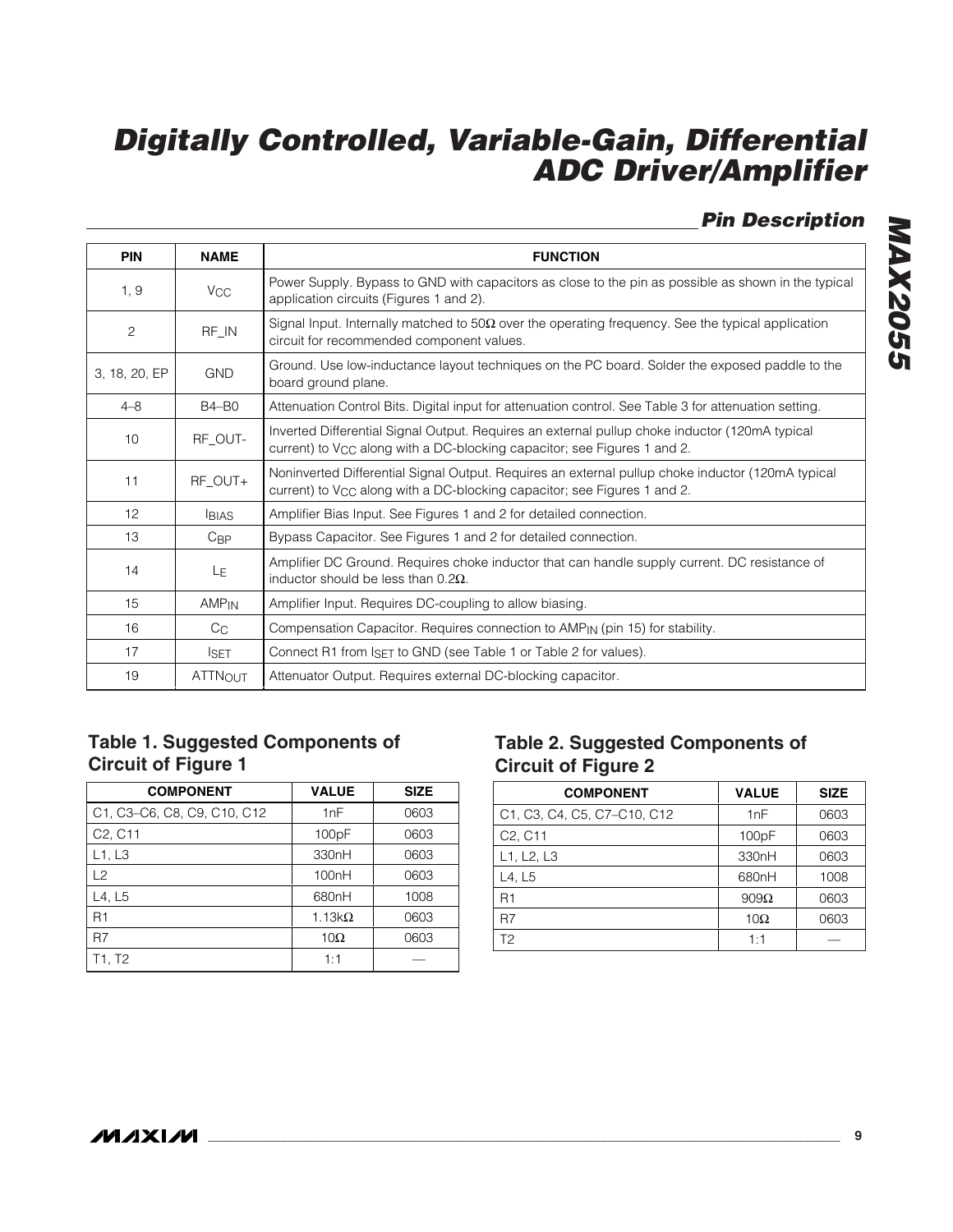



Figure 1. Typical Application Circuit

### **Detailed Description**

The MAX2055 is a high-dynamic-range, digitally controlled, variable-gain differential ADC driver/amplifier (DVGA) for use in applications from 30MHz to 300MHz. The amplifier is designed for  $50\Omega$  single-ended input and 50Ω differential output systems.

The MAX2055 integrates a digital attenuator with a 23dB selectable attenuation range and a high-linearity, single-ended-to-differential output amplifier. The attenuator is digitally controlled through five logic lines: B0–B4. The on-chip attenuator provides up to 23dB of attenuation with  $\pm 0.2$ dB accuracy. The single-ended input to differential output amplifier utilizes negative feedback to achieve high gain and linearity over a wide bandwidth.

### **Applications Information**

#### **Digitally Controlled Attenuator**

The digital attenuator is controlled through five logic lines: B0, B1, B2, B3, and B4. Table 3 lists the attenuation settings. The input and output of this attenuator require external DC blocking capacitors. The attenuator's insertion loss is approximately 2dB, when the control bits are set to  $0dB$  (B0 = B1 = B2 = B3 = B4 = 0).

#### **Single-Ended-to-Differential Amplifier**

The MAX2055 integrates a single-ended-to-differential amplifier with a nominal gain of 22dB in a negative

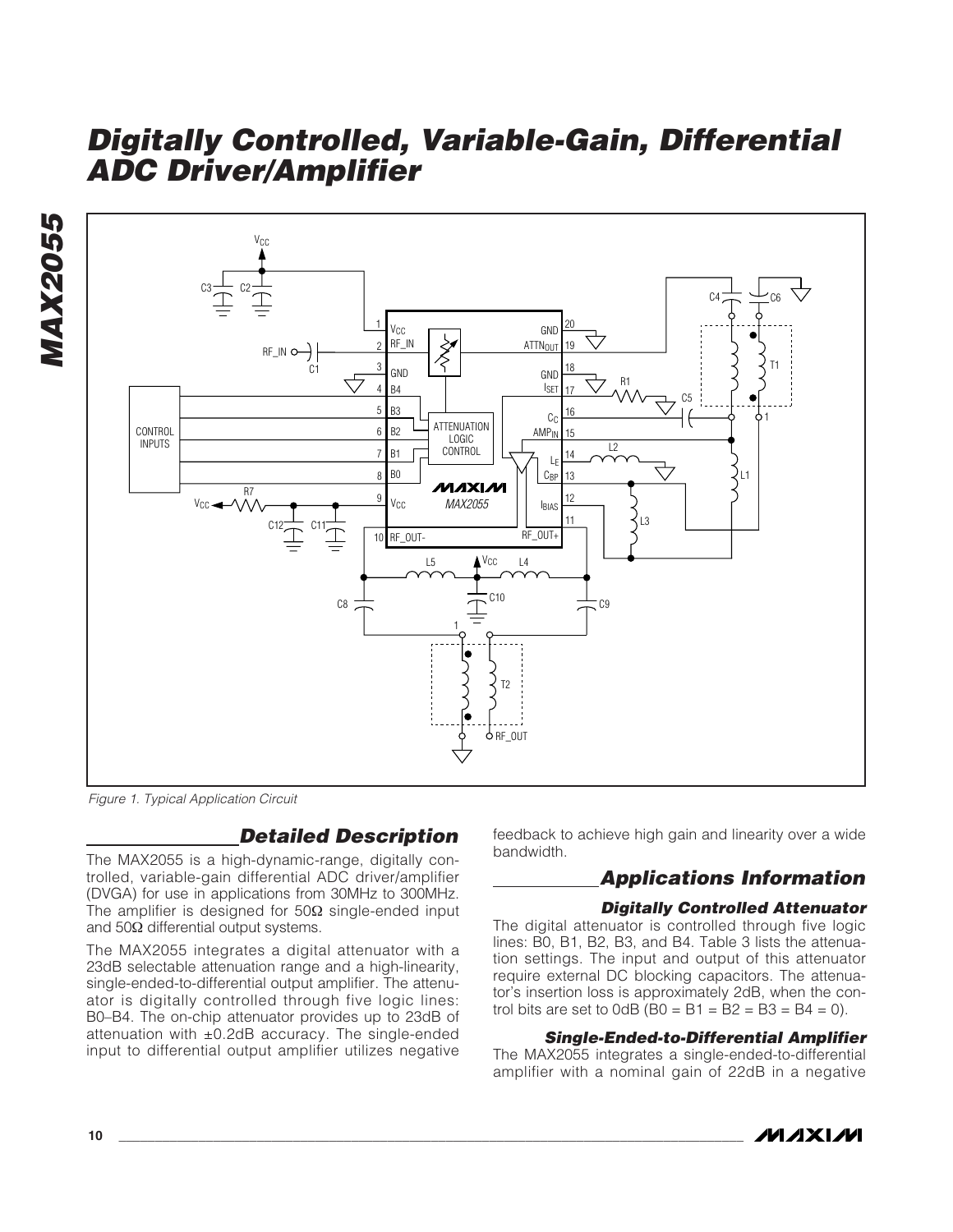

Figure 2. Low-Cost Application Circuit

feedback topology. This amplifier is optimized for a frequency range of operation from 30MHz to 300MHz with a high-output third-order intercept point (OIP3). The bias current is chosen to optimize the IP3 of the amplifier. When R1 is 1.13kΩ (909Ω if using the circuit of Figure 2), the current consumption is 240mA while exhibiting a 40dBm typical output IP3 at 70MHz. The common-mode inductor, L2, provides a high commonmode rejection with excellent amplitude and phase balance at the output. L2 must handle the supply current and have DC resistance less than 0.2Ω.

#### **Choke Inductor**

**MAX2055**

**MAX2055** 

The single-ended amplifier input and differential output ports require external choke inductors. At the input, connect a 330nH bias inductor from AMPIN (pin 15) to IBIAS (pin 12). Connect 680nH choke inductors from RF\_OUT+ (pin 11) and RF\_OUT- (pin 10) to V<sub>CC</sub>. These connections provide bias current to the amplifier.

#### **Layout Considerations**

A properly designed PC board is an essential part of any RF/microwave circuit. Keep RF signal lines as short as possible to reduce losses, radiation, and inductance. For best performance, route the ground-pin traces directly to the exposed pad underneath the

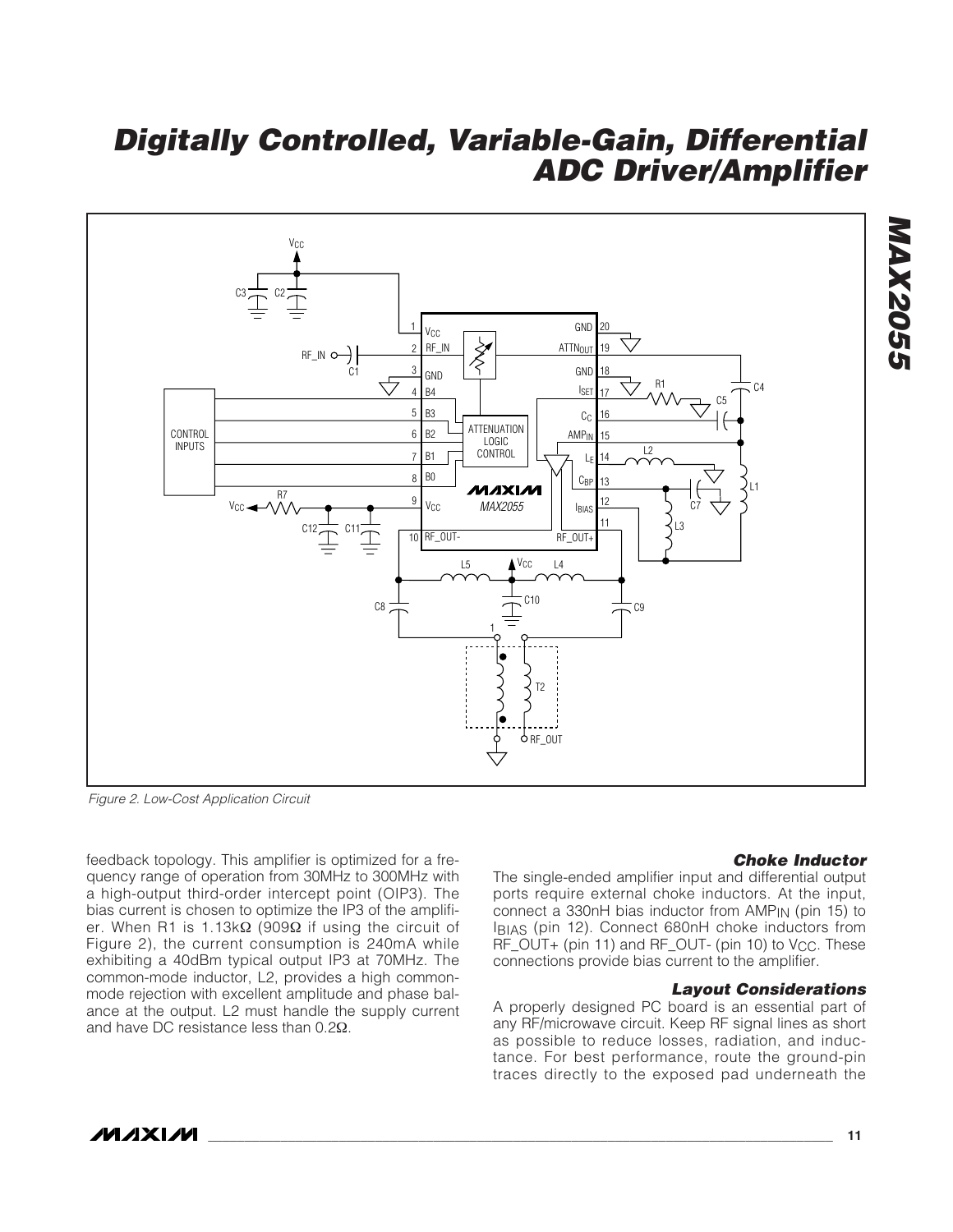package. This pad should be connected to the ground<br>plane of the board by using multiple vias under the<br>device to provide the best RF/thermal conduction path.<br>Solder the exposed pad on the bottom of the device<br>package to a plane of the board by using multiple vias under the device to provide the best RF/thermal conduction path. Solder the exposed pad on the bottom of the device package to a PC board exposed pad.

The MAX2055 Evaluation Kit can be used as a reference for board layout. Gerber files are available upon request at www.maxim-ic.com.

#### **Power-Supply Bypassing**

Proper voltage-supply bypassing is essential for highfrequency circuit stability. Bypass each V<sub>CC</sub> pin with a 1000pF and 100pF capacitor. Connect the 100pF capacitor as close to the device as possible. Resistor R7 helps reduce switching transients. If switching transients are not a concern, R7 is not required. Therefore, connect pin 9 directly to V<sub>CC</sub>.

#### **Exposed Paddle RF Thermal Considerations**

The EP of the MAX2055's 20-pin TSSOP-EP package provides a low thermal-resistance path to the die. It is important that the PC board on which the IC is mounted be designed to conduct heat from this contact. In addition, the EP provides a low-inductance RF ground path for the device.

It is recommended that the EP be soldered to a ground plane on the PC board, either directly or through an array of plated via holes.

Soldering the pad to ground is also critical for efficient heat transfer. Use a solid ground plane wherever possible.

**Chip Information** 

TRANSISTOR COUNT: 325 PROCESS: BiCMOS

#### **Table 3. Attenuation Setting vs. Gain-Control Bits**

| <b>ATTENUATION</b> | <b>B4</b>           | <b>B3*</b>   | <b>B2</b>           | B1                  | B <sub>0</sub> |
|--------------------|---------------------|--------------|---------------------|---------------------|----------------|
| 0                  | 0                   | 0            | 0                   | 0                   | 0              |
| $\mathbf{1}$       | 0                   | 0            | 0                   | 0                   | $\mathbf{1}$   |
| $\mathbf{2}$       | $\mathsf{O}\xspace$ | 0            | $\mathsf O$         | $\mathbf{1}$        | $\hbox{O}$     |
| 3                  | $\mathsf{O}\xspace$ | 0            | 0                   | $\mathbf{1}$        | $\mathbf{1}$   |
| $\overline{4}$     | $\mathsf{O}\xspace$ | 0            | $\mathbf{1}$        | 0                   | $\mathsf O$    |
| 5                  | $\mathsf{O}\xspace$ | 0            | $\mathbf{1}$        | 0                   | $\mathbf{1}$   |
| 6                  | $\mathsf{O}\xspace$ | 0            | $\mathbf{1}$        | $\mathbf{1}$        | $\hbox{O}$     |
| $\overline{7}$     | $\mathsf{O}\xspace$ | 0            | $\mathbf{1}$        | $\mathbf{1}$        | $\mathbf{1}$   |
| 8                  | $\mathsf{O}\xspace$ | $\mathbf 1$  | $\mathsf O$         | 0                   | $\hbox{O}$     |
| $\hbox{9}$         | $\mathsf{O}\xspace$ | $\mathbf{1}$ | $\mathsf{O}\xspace$ | 0                   | $\mathbf{1}$   |
| 10                 | 0                   | $\mathbf{1}$ | 0                   | $\mathbf{1}$        | 0              |
| 11                 | 0                   | $\mathbf{1}$ | 0                   | $\mathbf{1}$        | $\mathbf{1}$   |
| 12                 | $\mathsf{O}\xspace$ | $\mathbf{1}$ | $\mathbf{1}$        | 0                   | $\hbox{O}$     |
| 13                 | $\mathsf{O}\xspace$ | $\mathbf{1}$ | $\mathbf{1}$        | 0                   | $\mathbf{1}$   |
| 14                 | $\mathsf{O}\xspace$ | $\mathbf{1}$ | $\mathbf{1}$        | $\mathbf{1}$        | $\hbox{O}$     |
| 15                 | $\mathsf{O}\xspace$ | $\mathbf{1}$ | $\mathbf{1}$        | $\mathbf{1}$        | $\mathbf{1}$   |
| 16                 | $\mathbf{1}$        | Χ            | $\hbox{O}$          | $\mathsf{O}\xspace$ | $\hbox{O}$     |
| 17                 | $\mathbf{1}$        | Χ            | $\mathsf{O}\xspace$ | 0                   | $\mathbf{1}$   |
| 18                 | $\mathbf{1}$        | Χ            | $\hbox{O}$          | $\mathbf{1}$        | $\hbox{O}$     |
| 19                 | $\mathbf{1}$        | Χ            | $\mathsf{O}\xspace$ | $\mathbf{1}$        | $\mathbf{1}$   |
| 20                 | 1                   | Χ            | $\mathbf{1}$        | 0                   | 0              |
| 21                 | 1                   | Χ            | $\mathbf{1}$        | 0                   | $\mathbf{1}$   |
| 22                 | $\mathbf{1}$        | Χ            | $\mathbf{1}$        | 1                   | $\hbox{O}$     |
| 23                 | $\mathbf{1}$        | Χ            | 1                   | $\mathbf{1}$        | $\mathbf{1}$   |

\*Enabling B4 disables B3 and the minimum attenuation is<br>16dB